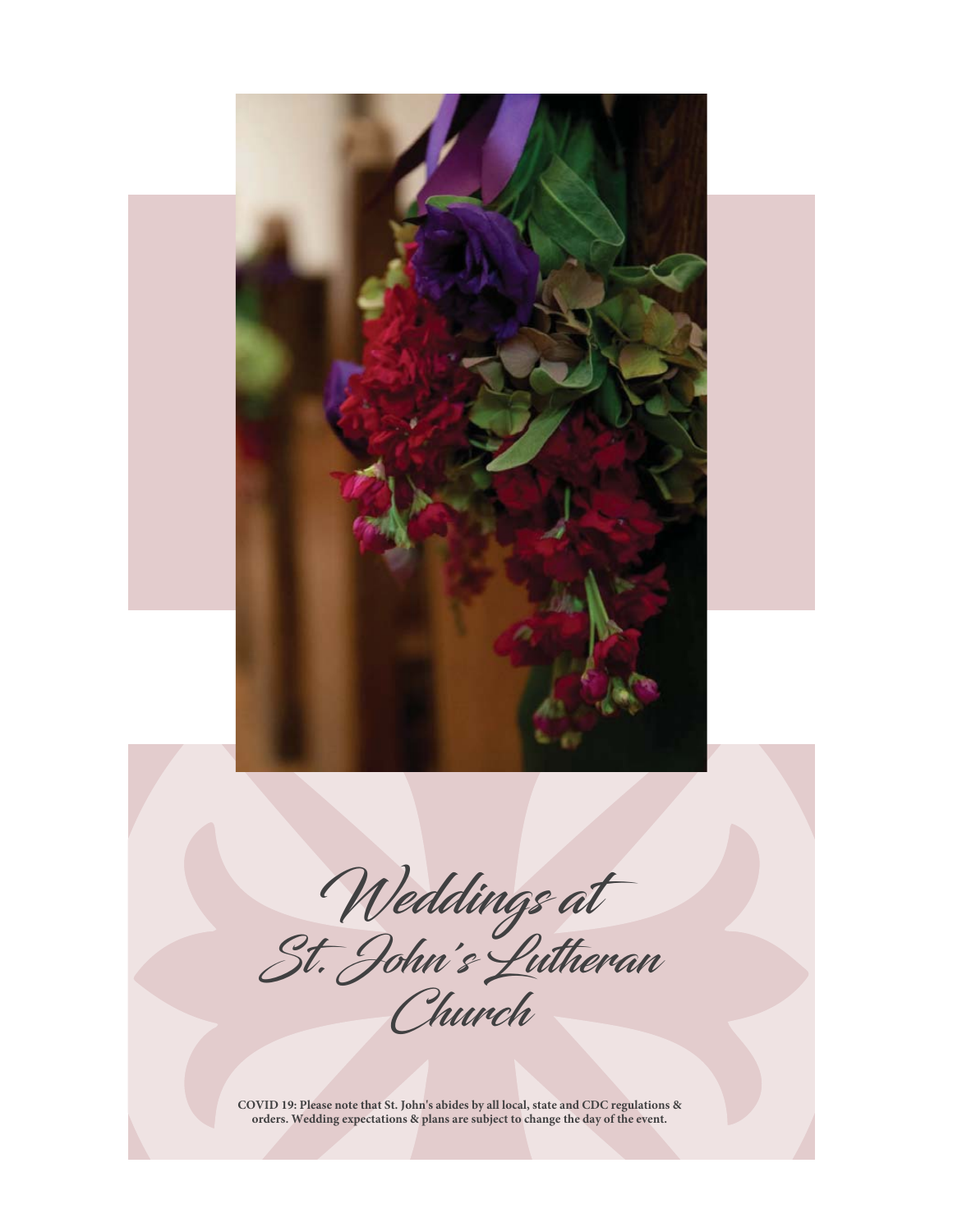## Weddings at St. John's



Marriage is a holy estate, ordained of God, and to be held in honor by all. Thus, when the Church is asked to perform the Rite of Marriage, it does so in the awareness that the couple is seeking the blessing of God upon their life together.

The joy of the marriage ceremony is reflected in the prayers, praise, and thanksgiving of those who come together for this occasion.

The following information is provided to assist in making your ceremony a beautiful and joyful celebration, which will reflect upon the sanctity of the marriage covenant.

## **Our Approach**

- Both St. John's member and non-member weddings are welcome.
- A minister of St. John's will officiate at the wedding service. Male and female ordained ministers officiate at weddings.
- We observe the Lutheran marriage ceremony.
- The organist is provided by St. John's and will approve all music selections (if this option is available).
- All couples must have one follow-up pastoral conference with one of our pastors.

## **Availability**

Weddings are held on Saturdays with starting times between 11:00am to 7:00pm. Availability depends on Sanctuary use and the Wedding Coordinator's schedule.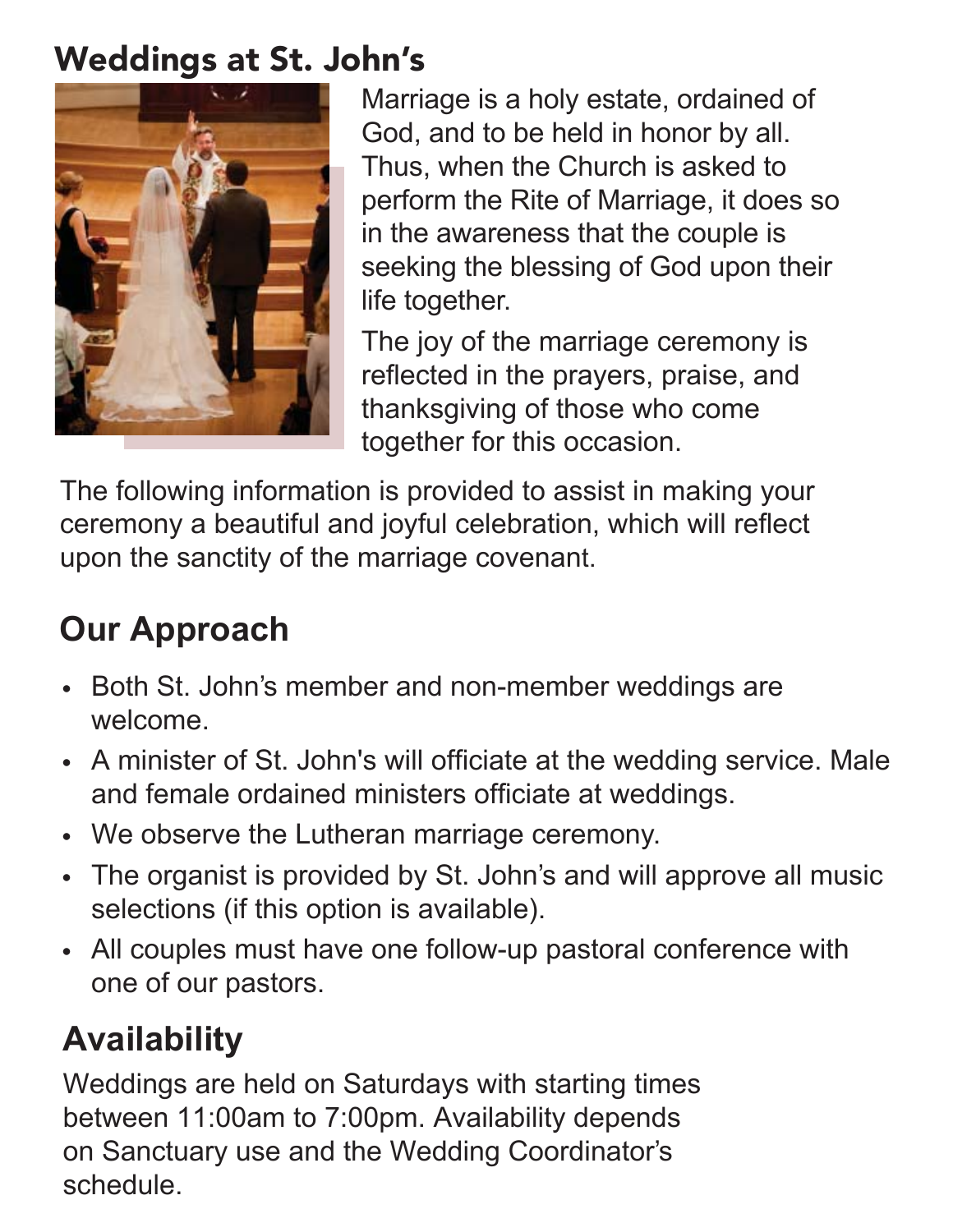# **Wedding Fees**

The fixed price for non-members \$2,000.00, which includes:

- $\bullet$ The use of the Church
- $\bullet$  The use of the parking garage
- $\bullet$ Wedding Coordinator
- •Assistant Coordinator
- •Unity Candle
- $\bullet$ Aisle Candles
- $\bullet$ Rehearsal

The pastor, musician, videographer/editor fees are negotiated separately, and are not included in the \$2,000.

We require a deposit of \$500.00 at the time the church is reserved (\$400 of the deposit is refundable if the wedding is canceled more than 6 months prior to the wedding date). The balance is due three weeks prior to the wedding.

#### **The Church Facilities**

- $\bullet$  The seating area will accommodate 350-400 guests. As of now, the [county](https://emd.saccounty.net/EMD-COVID-19-Information/Documents/COVID%2019%20Guidance%20Events%20and%20Gatherings.pdf) prohibits indoor gatherings of large crowds (12/29/20)/
- $\bullet$  Our church is German Gothic cathedral style (one of Sacramento's oldest).
- $\bullet$  Our sanctuary features a center aisle and lovely stained glass windows.
- $\bullet$ The church is available to you for  $1\frac{1}{2}$  hours prior to the wedding time for set-up, preparation and photography.
- $\bullet$  Women should arrive with hair and make-up done and be ready to change into their dresses in our Bride's Room. Men should arrive dressed and ready to go.
- $\bullet$ After the ceremony, 45 minutes are allowed for photography.
- $\bullet$ Alcoholic beverages are prohibited.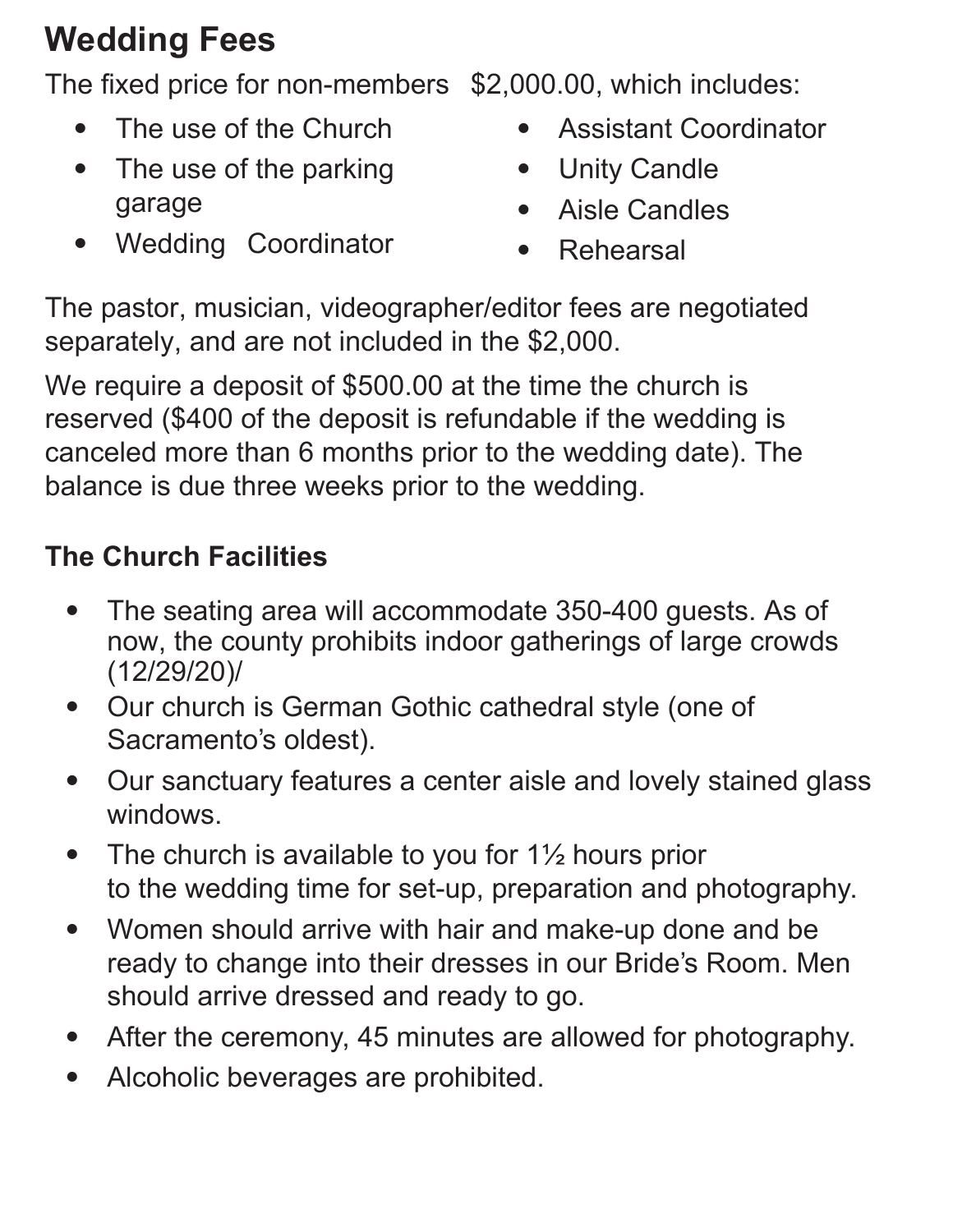## Flowers & Decorations

- Flowers and decor must be coordinated with the Wedding Coordinator at least three weeks prior to the wedding ceremony.
- Because of safety and liability concerns, the following are prohibited: the use of runners, the throwing of rice or birdseed, and silk petals on the floor.
- The florist can arrive to decorate the church  $1\frac{1}{2}$  before the ceremony and should be finished 45 minutes before the ceremony begins.
- If your florist is not responsible, please assign someone to transport the flowers following the ceremony.
- Pew bows must attach to the pews with ribbon, rubber bands or plastic pew clips (no tape or wire is allowed). There are 15 pews on each side of the aisle.
- Aisle candles are available for candlelight weddings. If you are using the aisle candles and you want to decorate them, you will need 14 bows (7 on each side). Use chenille stems (pipe cleaners) or ribbon to attach decorations; no tape or wire is allowed. Fabric swags between the aisle candles are not allowed.

# Parking

- The white zone directly in front of the church is available for the wedding couple's departure care.
- The parking lot next to the church is available for the wedding party during the rehearsal and wedding ceremony. The parking garage is opened for Saturday weddings. The entrance to the garage is on "K" Street, between 17th & 18th. There will be signs directing people to the parking garage and a sign informing them of what time the garage will be closed (1  $\frac{1}{2}$  hours after the wedding time).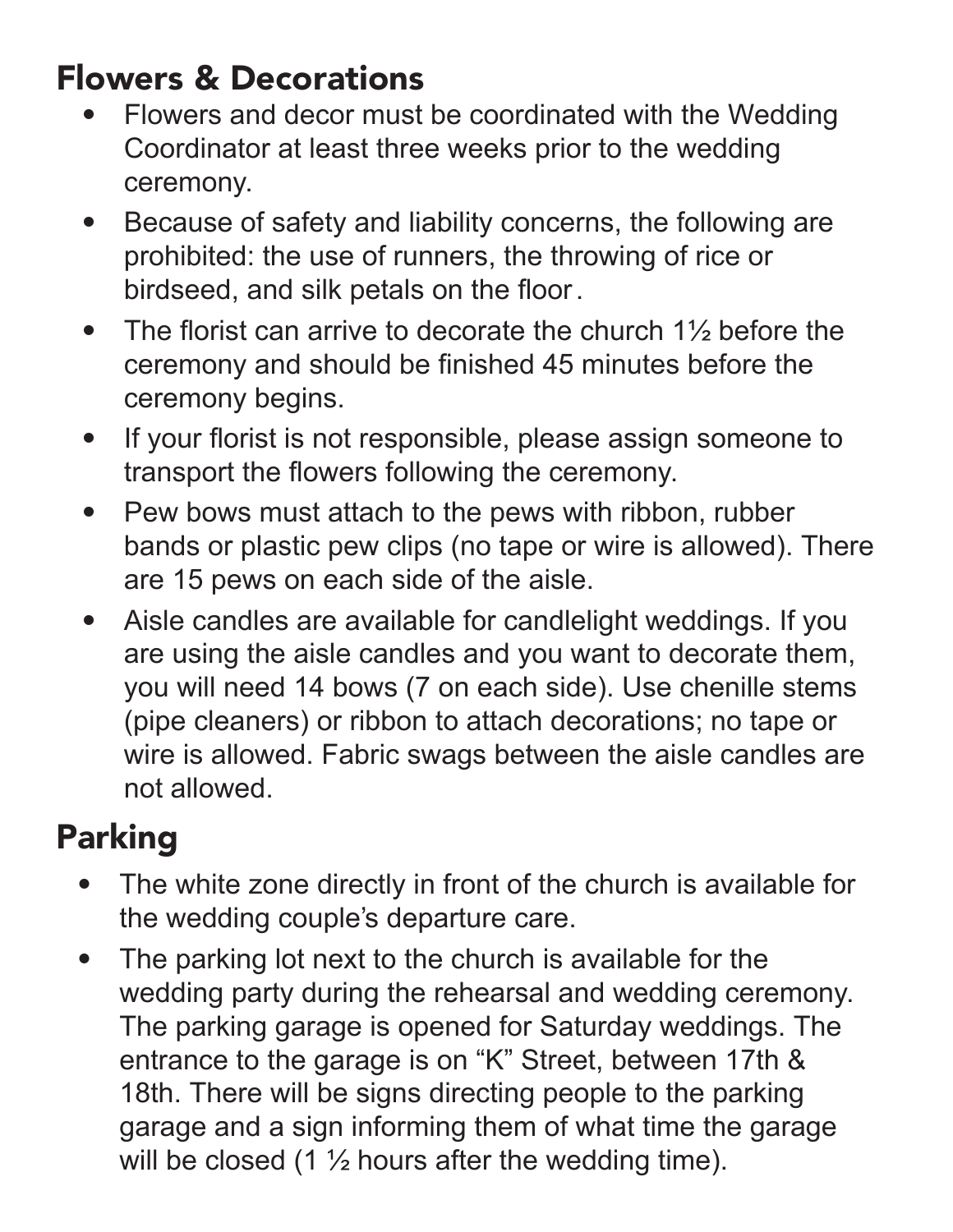## **Marriage License**

The wedding couple is responsible for obtaining the marriage license. The wedding license must be in the church offi ce at least three weeks prior to the wedding. St. John's will record the license and forward it to the county.

### **Preparation**

The marriage process at St. John's includes the following three steps and they must be completed once the initial contact with the church has been made and a date and time agreed upon for the ceremony.

1 – Wedding Coordinator Conference

A meeting with the Wedding Coordinator will be scheduled to discuss the details of the ceremony (i.e. people involved, ceremony choices). The wedding couple must have attended the workshop before this conference. The conference will last approximately one hour and will be scheduled 4-6 weeks before the wedding.

2 – Pastoral Conference

A conference will be scheduled with the couple in order to discuss the "Prepare" relationship inventory results and to get to know the St. John's pastor that will be offi ciating at your wedding service. The conference will last approximately one hour and will be scheduled 2-4 weeks before the wedding.

3 – Music Conference (if option is available)

An organist of St. John's will play for the wedding service. The wedding couple should schedule a conference for the purpose of selecting the music. The conference should be scheduled 2-4 weeks before the wedding.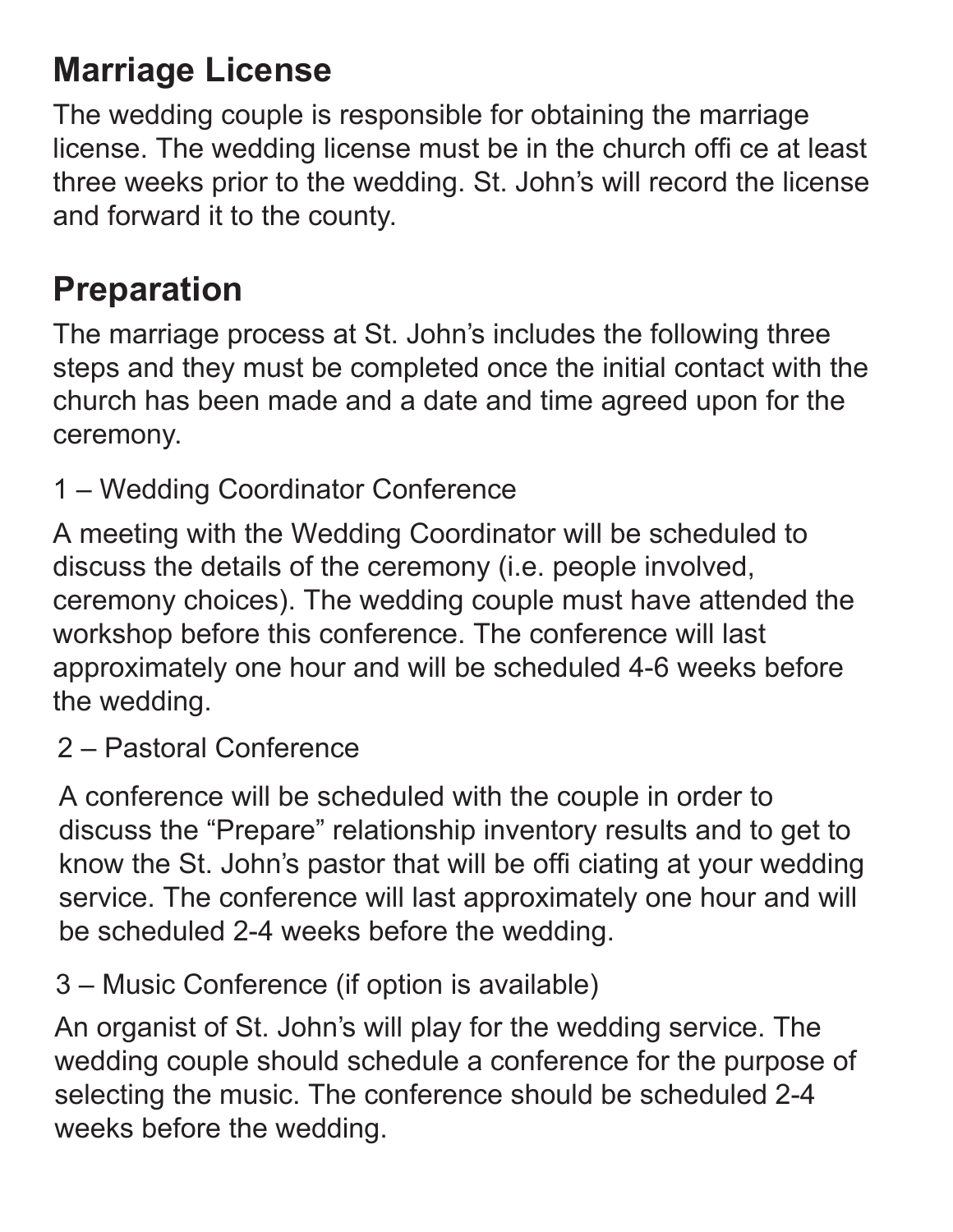#### • **Photography & Videography**



In order to maintain a worshipful atmosphere, flash photography is not allowed during the wedding service.

- Formal photos may be taken in the chancel area either prior to or following the wedding ceremony. Please ask your photographer to contact the Wedding Coordinator prior to the service to make arrangements.
- Videotaping the service is possible. Videographers may record from the rear of the church or from the balconies. An unmanned video camera on a tripod may be set up on the altar area and turned on prior to the ceremony.
- Prior arrangements should be made with the Wedding Coordinator to discuss placement of cameras and other equipment.
- Photographers and Videographers are not allowed in or near the altar area during the ceremony.
- Videography may be provided by St. John's. Please speak to the Wedding Coordinator for details.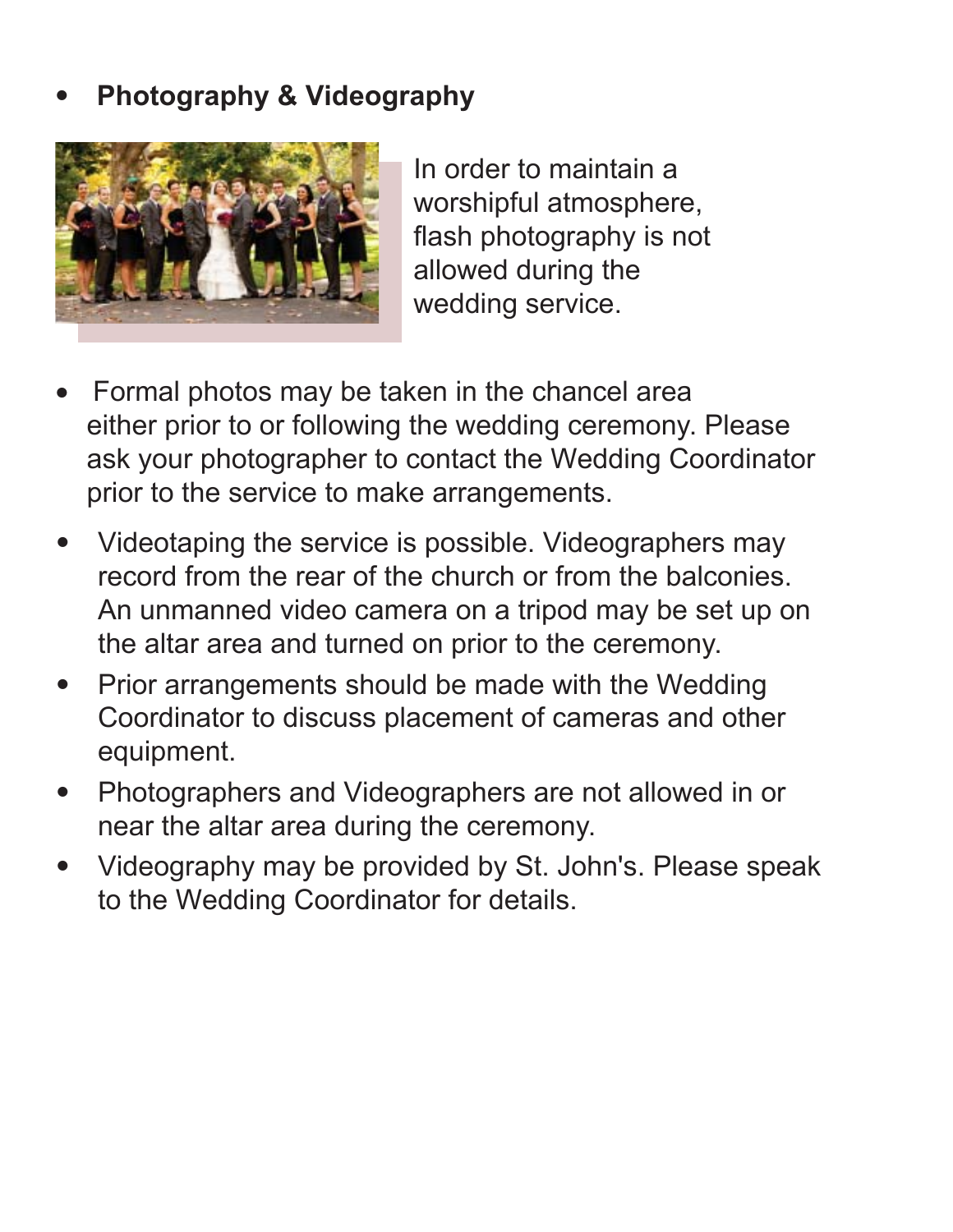## Wedding Rehearsal



The wedding rehearsal will be organized and led by the Wedding Coordinator. Everyone in the Formal Seating and Wedding Ceremony should be present at the rehearsal, including parents,grandparents, readers and formal ushers.

## Clean Up

Please assign someone who is not a member of the wedding party to remove all personal possessions from the Bride's Room and the area the men will be using 30 minutes prior to the start of the wedding ceremony. St. John's is not responsible for items left unattended.